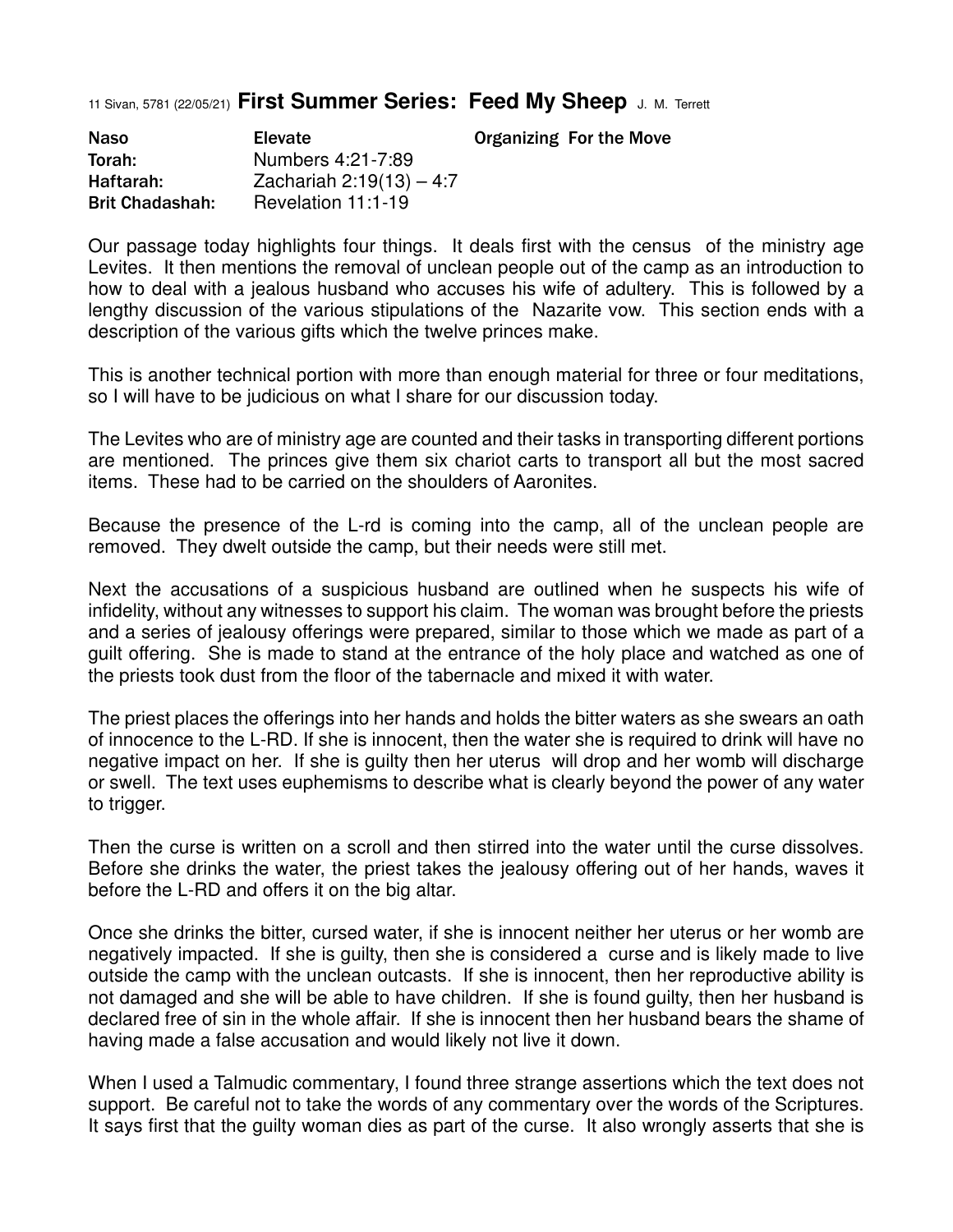being cursed for having been alone with a man other than her husband and flirting with him, without any actual adultery happening. And, strangely, it says that if the husband is also guilty, the bitter waters will have no negative impact on the woman.

The punishment of the husband who is making a false accusation does not have to be specified because of the shame and embarrassment he would experience in the eyes of the whole camp. It is the guilt of the wife which is dealt with and not the guilt of the husband. He is only potentially guilty of gross defamation of an innocent women. This would discourage any man from making any accusation just because he is suspicious and has no real reason to doubt his wife.

Next, our portion deals with the nazarite vow. The Hebrew word means both to separate from others and also to impose abstentions on your self. It was done in order to spend quality alone time with YHVH in an unspecified location, likely outside the noisy, boisterous camp.

During this time, no alcohol is consumed, nor any foods which may possibly contain traces of alcohol. The Nazarite is not allow to defile themselves by mourning. If they unwittingly become defiled (perhaps by not choosing a sufficiently isolated spot), they have to shave their head and make an atonement offering. Any time previously served no longer counts and the process has to start over again.

Once the unspecified time in completed, they are taken to the entrance of the tent of meeting and a series of special offerings are made. Then they shave their hair and offer it on the altar. The priests take a portion of the special offerings, wave it before the L-RD and it is considered theirs. Afterwards, the person is allowed to consume wine.

As part of the discussion of coming apart to be with the L-RD, the words of the Aaronic benediction are given. These words were probably first recited over someone who had completed their nazarite time, but they were also for the entire people, probably upon completion offerings they had brought before the L-RD.

Once the camp was organized and the tabernacle was set up and sanctified, take down and transportation protocols are given. Some of that which was packed up was to be transported by special chariots, drawn by special oxen. These were given by the princes and then basic worship supplies were also given over a 12 day period. The order in which these were given was also the marching marching order of the four banners.

In total, twelve plates, twelve basins and twelve goblets were were given and each contained materials needed in worship. Twelve bulls, twelve rams, twelve lambs and twelve goats were given, for both the burnt offering and the atonement offering. 24 cattle, 60 rams, 60 goats and 60 lambs were given as Thanksgiving offerings.

The passage ends with a mention that just as the people could hear YHVH talking to Moses and Moses talking with YHVH, while the Presence hovered over Moses tent, they were also able to hear both YHVH and Moses talking when he went into tent and behind the veil. The change of venue did not affect Moses' access to the Presence. Any questions which the people had when they could no longer ask Moses were dealt with by the High Priest and his yes (urim) and no (thummim) stones.

## **First Summer Series: Feed My Sheep**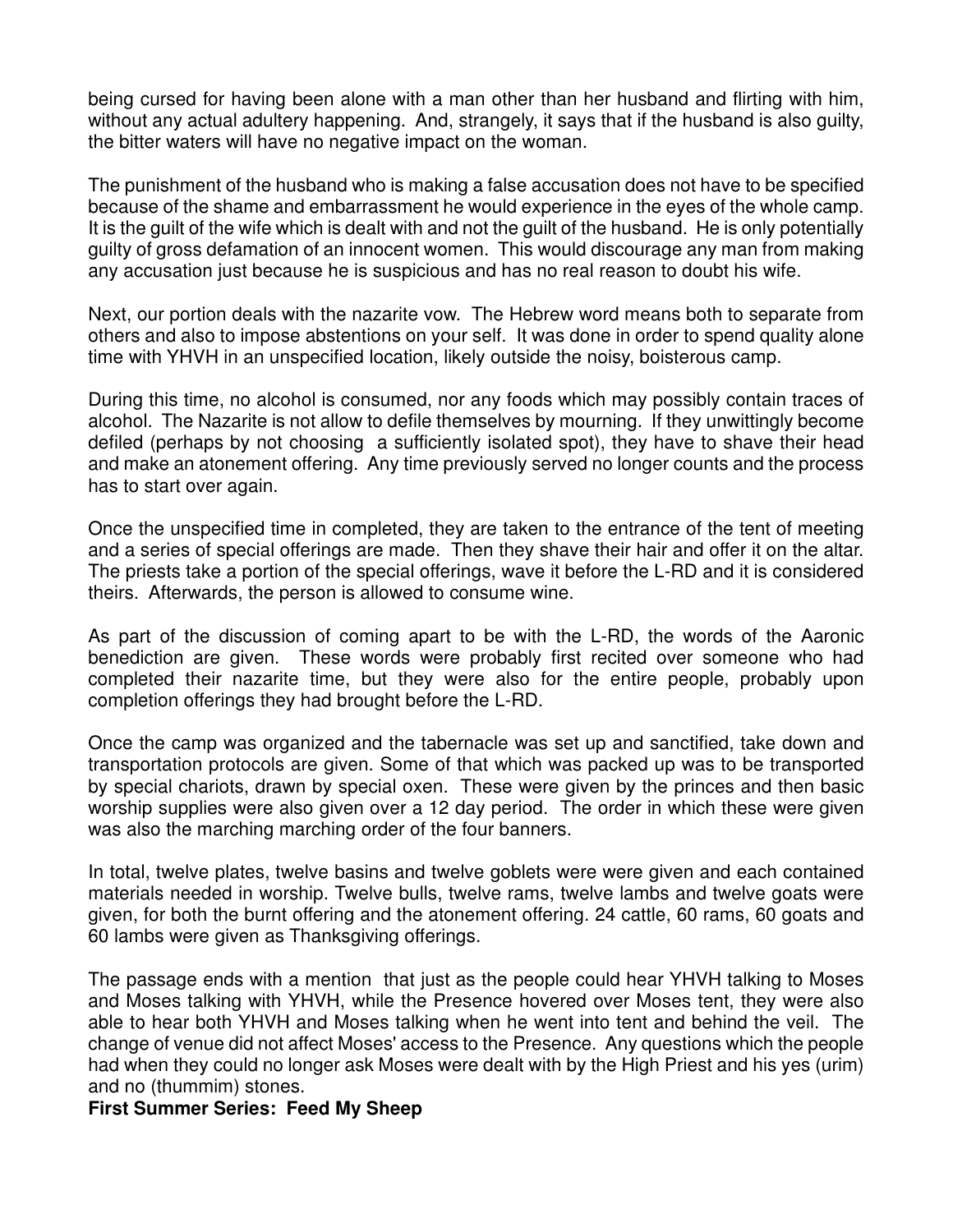**Passage: "***After they had eaten, Yeshua said to Simon Peter; Simon, son of Jonas, do you love me more than you love these here?" To which he replied: "Yes L-rd, You know that I love You." Yeshua said to him: "Feed My sheep." He said to him for a second time:" Simon, son of Jonas, do you love me?". Peter answered to Him: "Yes, L-rd, You know that I love You". Yeshua said to him: "Feed my Sheep." He said to him for the third time: "Simon, son of Jonas, do you love me?". Peter was saddened that He asked him for the third time:"Do you love Me?" And he said to Him:" L-rd, You know all things, You know that I love You." Yeshua said to him: "Feed my sheep."* (John 21:15-17)

Fresh from the joy and the wonder of the resurrection, and the great consolation of spending time with risen Messiah, Peter has a very disturbing conversation with Yeshua. It was not even a private exchange. Much of the content of John's Gospel are private, personal conversations and private declarations not contained in the three other (synoptic) Gospels. It is a very personal Gospel.

It is more of an essay than the first three and it highlights seven miracles which Messiah performed and seven declarations of His divinity He made, using the Greek equivalent of the sacred name: YHVH (*ego eimi* I AM). It is considered to be a literary masterpiece even by those who are not believers.

Our passage records one of the last conversations our Messiah had with the apostle Peter. After this, most of the rest of the time Messiah spent on earth after He rose from the dead, and before His ascension, was spent visiting all the other believers He had not yet seen. He did this in order to give them personal proof that He was indeed alive. His conversations with each of them would have also both been personal and prophetic. Just after the first part of the conversation we are dealing with, Yeshua also foretold the manner of Peter's martyrdom.

On his resurrected conversation with other believers, He would have both referred back to passages in the Tanakh (Torah, Prophets and Psalms) which spoke about Him, and ahead to the coming of the Holy Spirit and to Messiah's eventual return. I would have liked to have been a fly on the wall and listen in, but what He said would have had few surprises. All that which He taught was squarely based on the Scriptures. He also gave people personal details and John shares some of them which Peter got. It would have been an amazing and touching encounter between Him and His mother Mary. Probably lots of tears and laughter.

As we get into the content of the passage, and what it actually says, let me clear up some theological nonsense. Just before Peter's triple denial, Yeshua said that the enemy would put him through the ringer, but after his recovery (victory) he, Peter, should strengthen the others (Luke 22:31, 32).

Yeshua's intimate conversation with Peter is recorded in Koine (common) Greek and some people use the various words for love in Classical Greek to try and make a point which our passage does not. First of all, Koine Greek uses two of the Greek words for love interchangeably. In the New Testament there is no distinction in meaning between Agape love and phileo love. They both can be used to describe both the love of G-d and brotherly love. It is only in Classical Greek that a distinction in meaning is made.

Koine Greek is a loose dialect of Greek and does not make all the fine distinctions which are found in Classical Greek. Classical Greek only appears four times in the New Testament. When people used Koine Greek in a letter, it was the custom to use Classical Greek in the first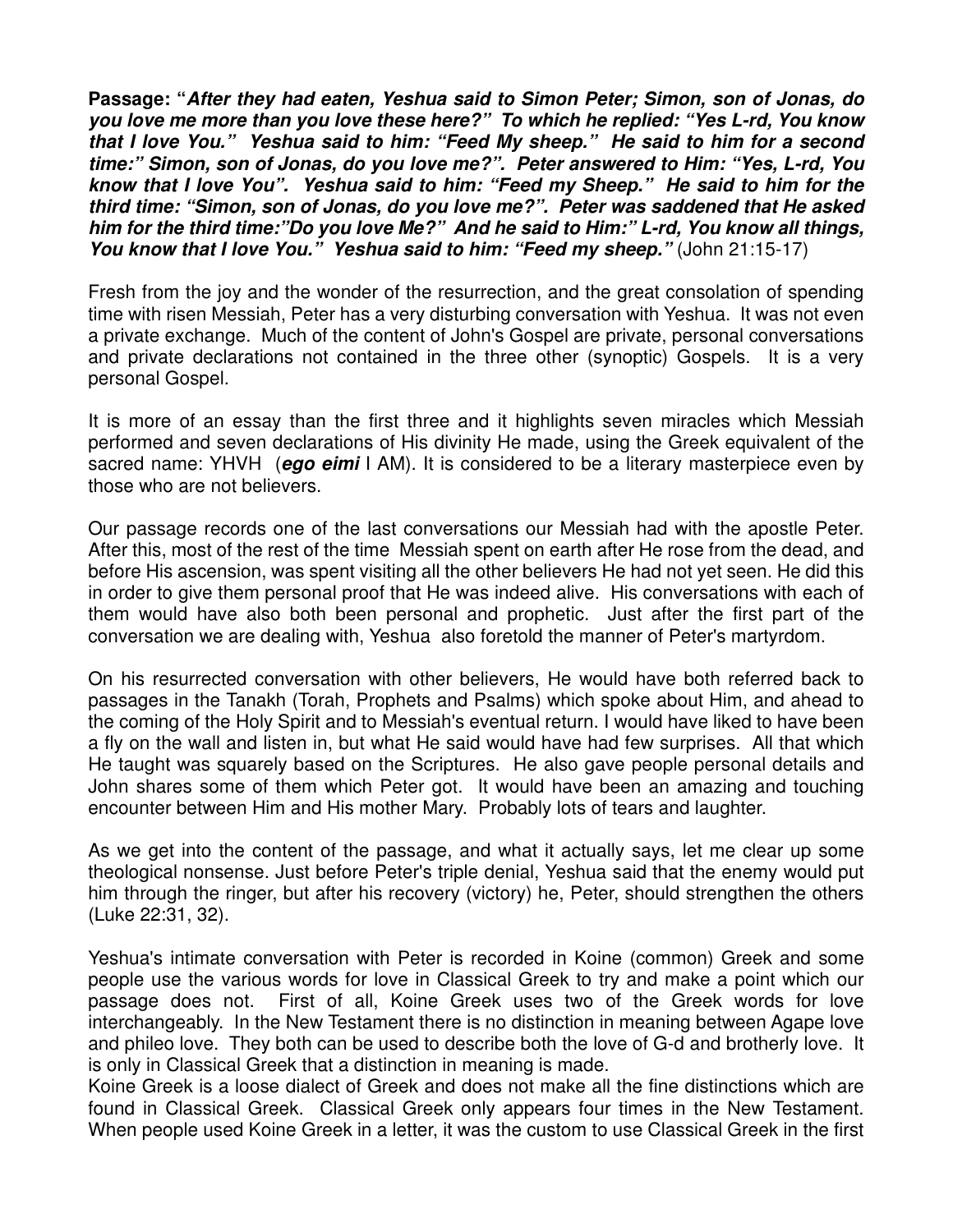paragraph of that letter. This occurs at the beginnings of Luke, John, Acts and Hebrews. The rest of these epistles are written in Koine Greek and many of the rules of Classical Greek do not apply.

Some say that Yeshua asked Peter if he loved him, using the word:"Agape" three times. They claim that for the first two times, Peter answered using the word: "Phileo". In Classical Greek, "Agape" expresses the highest form of love and may be used to describe the love of G-d. Many modern churches and commentators use this word, "Agape" to refer to the love of G-d.

In Classical Greek, the word:"Phileo" is used to describe a lower level of love, brotherly love. We get the word philanthropy from this Greek word. This distinction does not exist in Koine Greek and the two words for love are used interchangeably. My five seminary Greek classes came in handy while I was preparing this message and I checked the passage with my Greek Bible. Yeshua asks Peter twice if he loved Him, using the word Agape, but the third and final time Yeshua uses the word Phileo. Peter uses the word: "Phileo" in each of his three replies. So there was no attempt to get Peter to use the supposedly higher word which supposedly referred to the love of G-d.

I am not going to argue whether the original exchange occurred in Aramaic and was later translated into Koine Greek. First of all, we have no manuscripts of John in either Hebrew or Aramaic which predate our Koine Greek copies. At that time, most Jews spoke both Koine Greek and Aramaic, with a sprinkling of Hebrew words here and there. Linguists call this mixture of different languages a "Creole" The same linguist phenomenon occurs in our home, where we speak a mixture of English and French, with bits of Hebrew, Cree and Yiddish German thrown in.

At that time, Koine Greek was the most widely spoken language among the Jews. The use of Aramaic was declining and Hebrew was considered to be mainly a language of prayer to be used in Synagogue and not in personal conversation. Hebrew did not again become a spoken language among the Jews until modern times when it was revived in Israel. And even now, strange and wonderful dialects are developing in Israel and the Hebrew spoken among the troops of the IDF is even hard for regular Hebrew speakers to understand.

Even when Jews spoke Greek among themselves, they used many Hebrew or Aramaic sentence structures with a very loose, but specialized vocabulary which did not retain many of the careful distinctions found in Classical Greek. Koine Greek has a lot in common with the Brooklyn English which New York Jews speak among themselves and which is full of Yiiddishisms (words that have crept into English from Yiddish but which are in common use like putz).

So it is not unlikely that this exchange between the Messiah and Peter, which John reports, occurred in Koine Greek. Koine Greek was considered one of Judaism's sacred languages and Jews spoke it for nearly a thousand years until it was no longer an international language in common use.

So, why does Yeshua ask Peter three times if he loved Him? Luke records Yeshua warning Peter that he is about to attacked (and overcome ) by the adversary and right after this is said, the Messiah is arrested and Peter denies Him three times in a row. Asking Peter to declare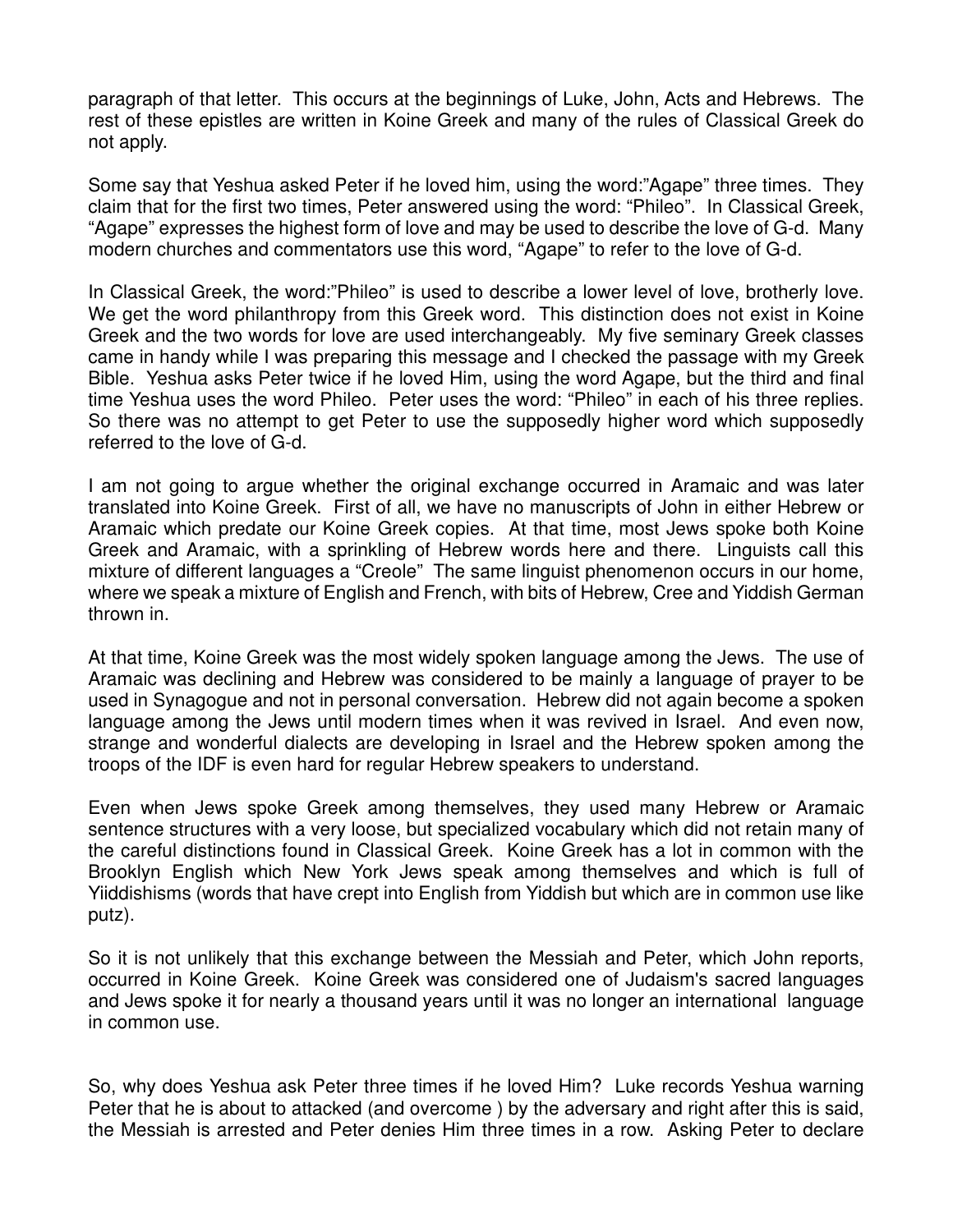that he loved the Messiah three times was a way to remove the shame and the pain of that horrible experience of triple denial. Nothing less and nothing more.

Let me just say here that even though we know that we love the Messiah, we need to be aware that even when we blow it and say or do stupid things which violate the Word and are functional denials of the L-rd, He still loves us. He wants us to repent and return to Him and then use our recovery from defeat to help others who may have fallen into the same problem. Failure does not mean that our walk with the L-rd has come to an end. Failure and defeat also do not mean that the Messiah has ceased loving us.

So instead of wallowing in failure and being crushed by remorse and guilt, let the L-rd bring us back to the place from which we have fallen and use our pain and shame to help others and to teach them how to overcome when they are confronted by that which once defeated us. The enemy of our souls has a three pronged attack when he is trying to wound us or destroy our faith. First he tempts, the he hits us with guilt and if that does not work, he confuses us, just so he can chain us to the flesh, the world or to himself and separate us from the Messiah.

Paul said that nothing can really separate us from the L-rd as long as we walk with Him according to His Word. When we slip or fall, instead of being consumed with useless remorse, we need to learn come back from any departures from His truth where we have let the works of the flesh demolish our walk with the King. He wants us to set straight paths for our wounded feet and we need to let our Saviour repair anything in our souls which has been broken by any number of attacks.

Instead of letting defeat continue to defeat us, we need to get back up every time we fall and reach out to both the Messiah and to other believers who may have gone through the same things. The Proverbs say that though the righteous fall seven times, they get back up (Prov. 24:16) And Yeshua says we are to forgive seven times seventy times a day (Luke 17:4). If we are to forgive each other this much, why do we think that G-d will not do the same?

We are all His sheep and when we recover from a wound, we need to reach out to other sheep and help them also find the healing we have experienced. Feeding the sheep not only means helping each other to grow in our grasp of the Word as we learn to react biblically to every situation we encounter. It also means reaching out to wounded and fallen believers to help them to get back on their feet. This doesn't mean we should run after them and plead for them to come to their senses. This only makes them run away or crawl away faster.

We need to continue to show compassion and even sympathy so that they know they are welcome back into our lives, when they have finished feeding the pigs as they roll around in the mud of this fading world.

Life may hit us with any number of powerful, heartbreaking storms and we may get knocked down off our feet any number of times. This happened to David repeatedly, but the protection and the provision of G-d and His healing restoration kept David peacefully walking through those valleys of the shadow of death. It is not the boxer who hits the hardest who wins the fight, it is the one who keeps getting up until his opponent is the one lying on the mat.

Are you lying on the mat, waiting to be counted out or do you keep getting up, no matter how many times you are knocked down? Knocked down doesn't mean knocked out, until you stop getting back up. Peter got knocked down three times and when Yeshua looked at him, he had